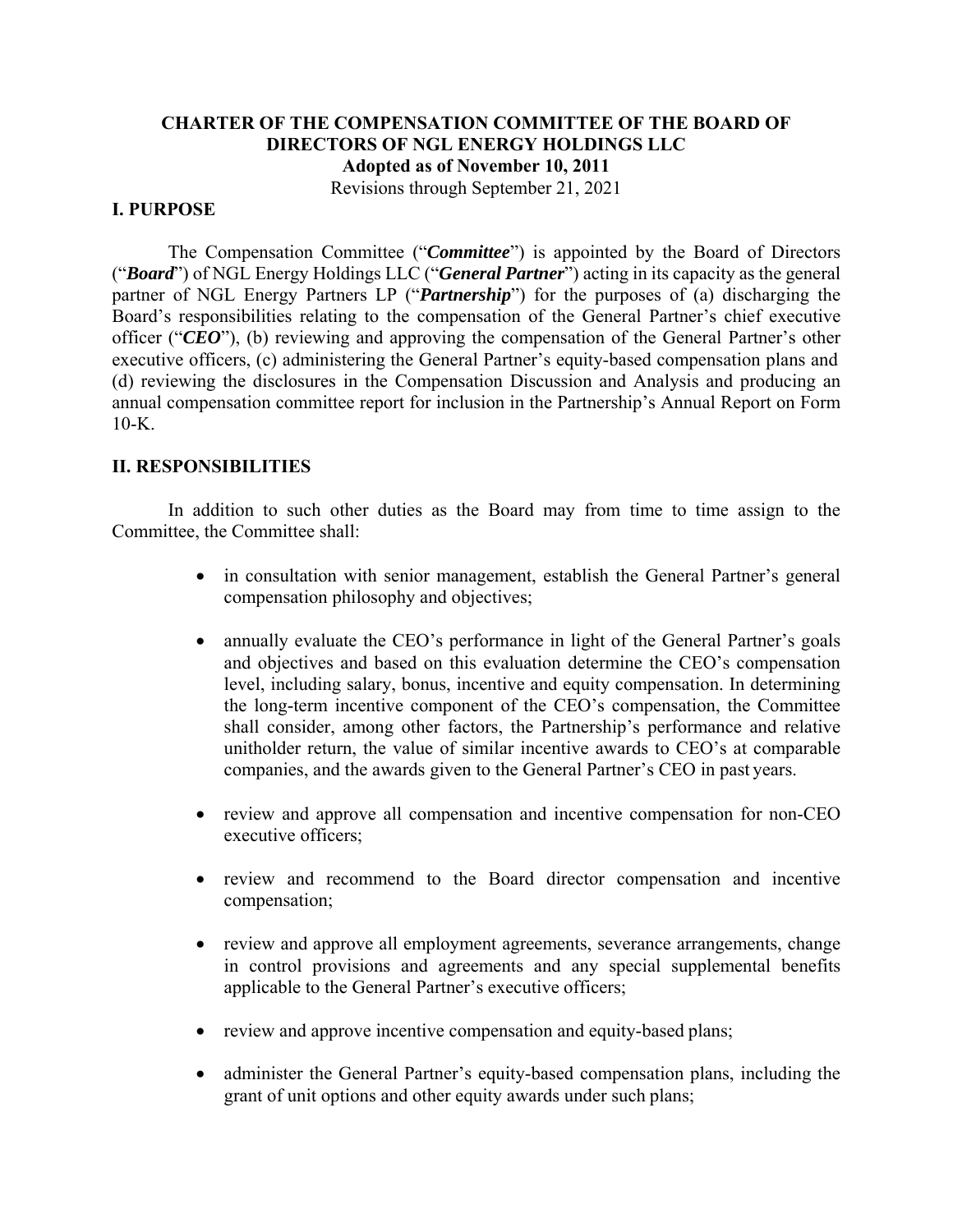- review and discuss with management the disclosures made in the Compensation Discussion and Analysis prior to the filing of the Partnership's Annual Report on Form 10-K, and recommend to the Board whether the Compensation Discussion and Analysis should be included in the Annual Report on Form 10-K;
- prepare an annual compensation committee report for inclusion in the Partnership's Annual Report on Form 10-K as required by the applicable rules of the Securities and Exchange Commission;
- conduct an annual performance evaluation of the Committee;
- review and reassess the adequacy of this charter on an annual basis and recommend any proposed changes to the Board for approval;
- review and approve any additional services to be performed for the General Partner or its affiliates by a compensation consultant or its affiliates during a fiscal year in which the Committee has retained such compensation consultant to provide advice or recommendations on the form or amount of executive and director compensation; and
- make periodic reports to the Board with respect to the discharge of its functions under this Charter.

## **III COMPOSITION**

The Committee shall be comprised of three or more members of the Board, including a Chairperson. At least two Committee members shall be a "Non-Employee Director" as defined by Rule 16b-3 under the Securities Exchange Act of 1934 (with each member's status in reference to Item 404(a) of Regulation S-K being determined pursuant to Note 4 to Rule 16b-3). The members of the Committee and the Chairperson shall be selected to serve until such time as their successors shall be duly elected or chosen and qualified, or until their earlier death, resignation or removal and serve at the pleasure of the Board. A Committee member (including the Chairperson) may be removed at any time, with or without cause, by the Board.

### **IV. MEETINGS AND OPERATIONS**

The Committee shall meet as often as necessary, but at least once each year, to enable it to fulfill its responsibilities. The Committee shall meet at the call of its Chairperson. The Committee may meet by telephone conference call or by any other means permitted by law or the General Partner's limited liability company agreement. A majority of the members of the Committee shall constitute a quorum. The Committee shall act on the affirmative vote of a majority of members